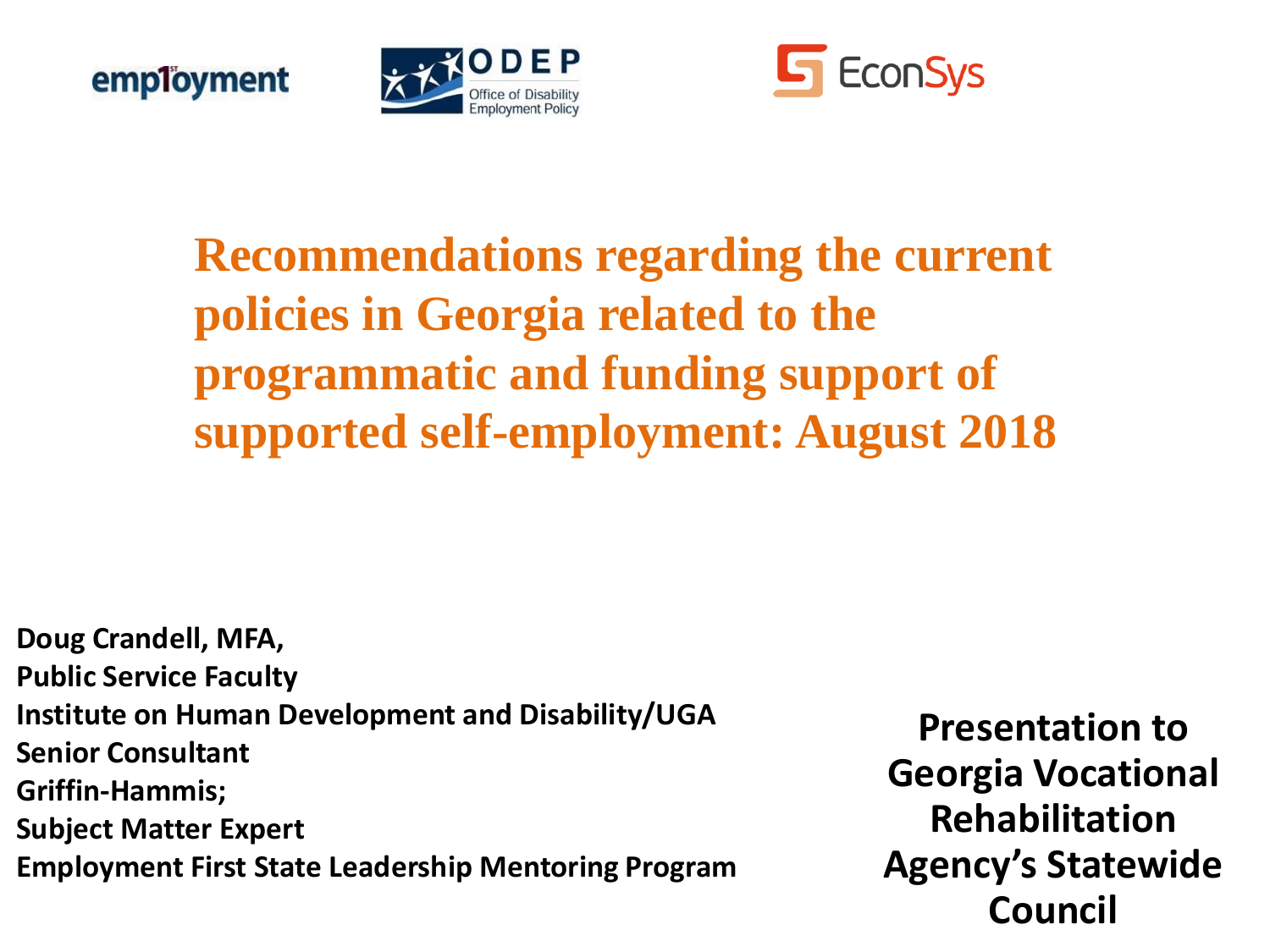#### Most recent data

- The successful closure rate for Georgians with disabilities in self-employment is very low, roughly one-half of one-percent, and none of those are job seekers with significant disabilities.
- However, of the 16 cases closed in self-employment, the rate of employment is 100%, suggesting that while the VR agency does very little work in self-employment, when it is provided and supported the results are sustainable employment.

| Georgia Vocational Rehabilitation<br>Agency<br>Closure Performance -<br><b>Employment Outcomes</b> | <b>Closure</b><br>status $3 -$<br>$Self-$<br>employment<br>(FY2012) | Closure<br>status $3 -$<br>$Self-$<br>employment<br>(FY2013) | Closure<br>status $3 -$<br>$Self-$<br>employment<br>(FY2014) | Closure<br>status $3 -$<br>$Self-$<br>employment<br>(FY2015) |
|----------------------------------------------------------------------------------------------------|---------------------------------------------------------------------|--------------------------------------------------------------|--------------------------------------------------------------|--------------------------------------------------------------|
| With employment                                                                                    | $\Omega$                                                            | 16                                                           | 13                                                           | 16                                                           |
| Without employment                                                                                 | $\Omega$                                                            | $\Omega$                                                     | $\Omega$                                                     | $\Omega$                                                     |
| Employment rate                                                                                    |                                                                     | 100.00%                                                      | 100.00%                                                      | 100.00%                                                      |
| Percent closed with employment<br>of the agency total                                              |                                                                     | $0.44\%$                                                     | 0.80%                                                        | 0.55%                                                        |
| With employment and a<br>significant disability                                                    | $\Omega$                                                            | 12                                                           | 12                                                           | 11                                                           |
| Percent closed with employment<br>and significant disability of the<br>agency total                |                                                                     | $0.00\%$                                                     | $1.00\%$                                                     | 0.00%                                                        |

Onick Table ID: OT-0048-H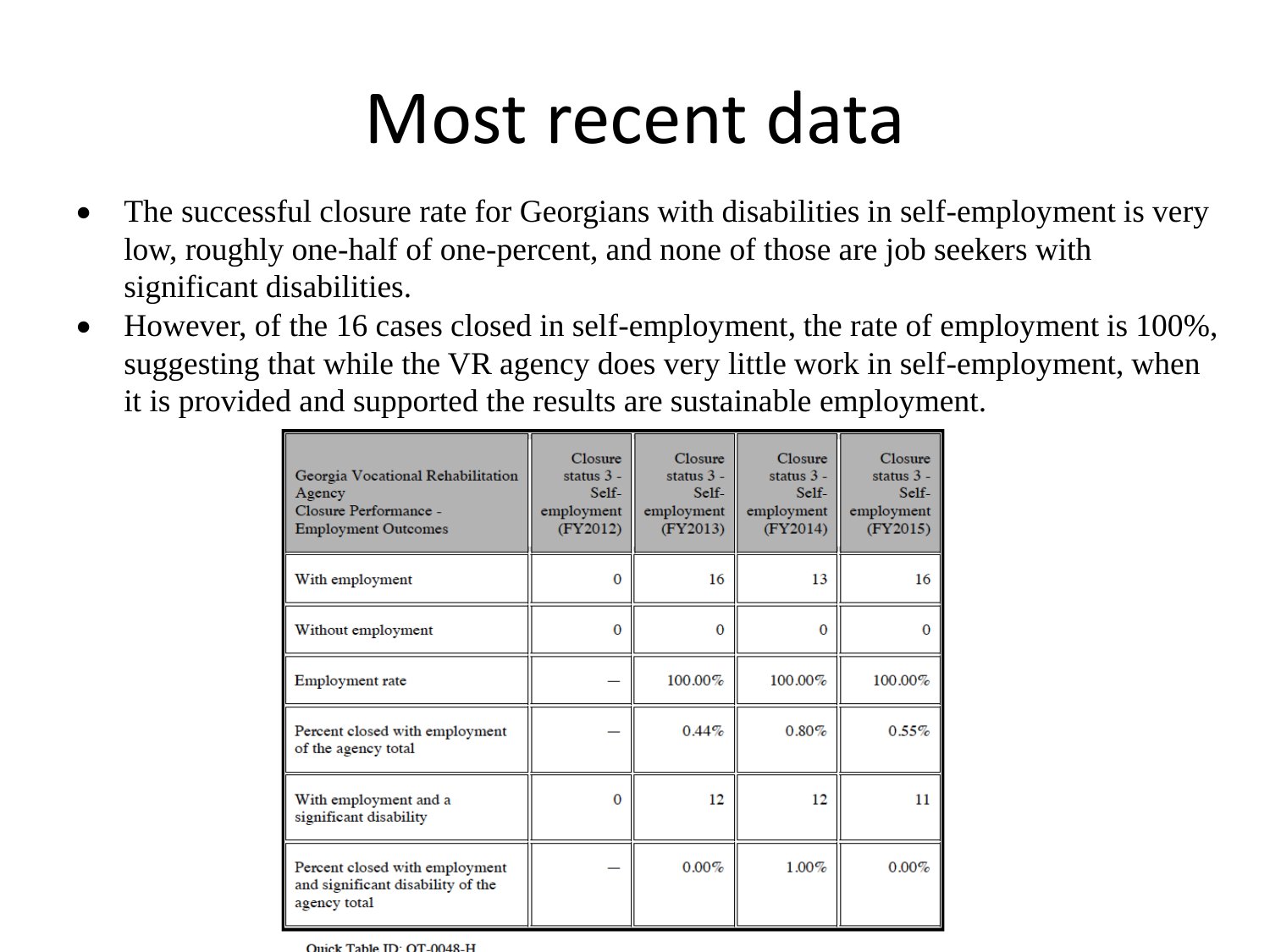# Employment First in Georgia and Link to Supported Self-Employment

In May of 2018 Georgia's Employment First Act became law.

#### **As the law states,**

The General Assembly finds and declares that competitive integrated employment, including self-employment, in the general workforce is the first and preferred option in the provision of publicly funded services for all working age citizens with disabilities, regardless of the level of disability (Georgia House Bill 831, 2018, p. 1).

**The General Assembly chose to define competitive integrated employment as,** work, including self-employment, in the labor market performed on a full-time or part-time basis in a setting in which an individual with a disability interacts with individuals without disabilities in all aspects of the job function and for which such individual with a disability is compensated at or above the level of salary and benefits paid by the employer for the same or similar work performed by individuals without disabilities (Georgia House Bill 831, 2018, p. 2).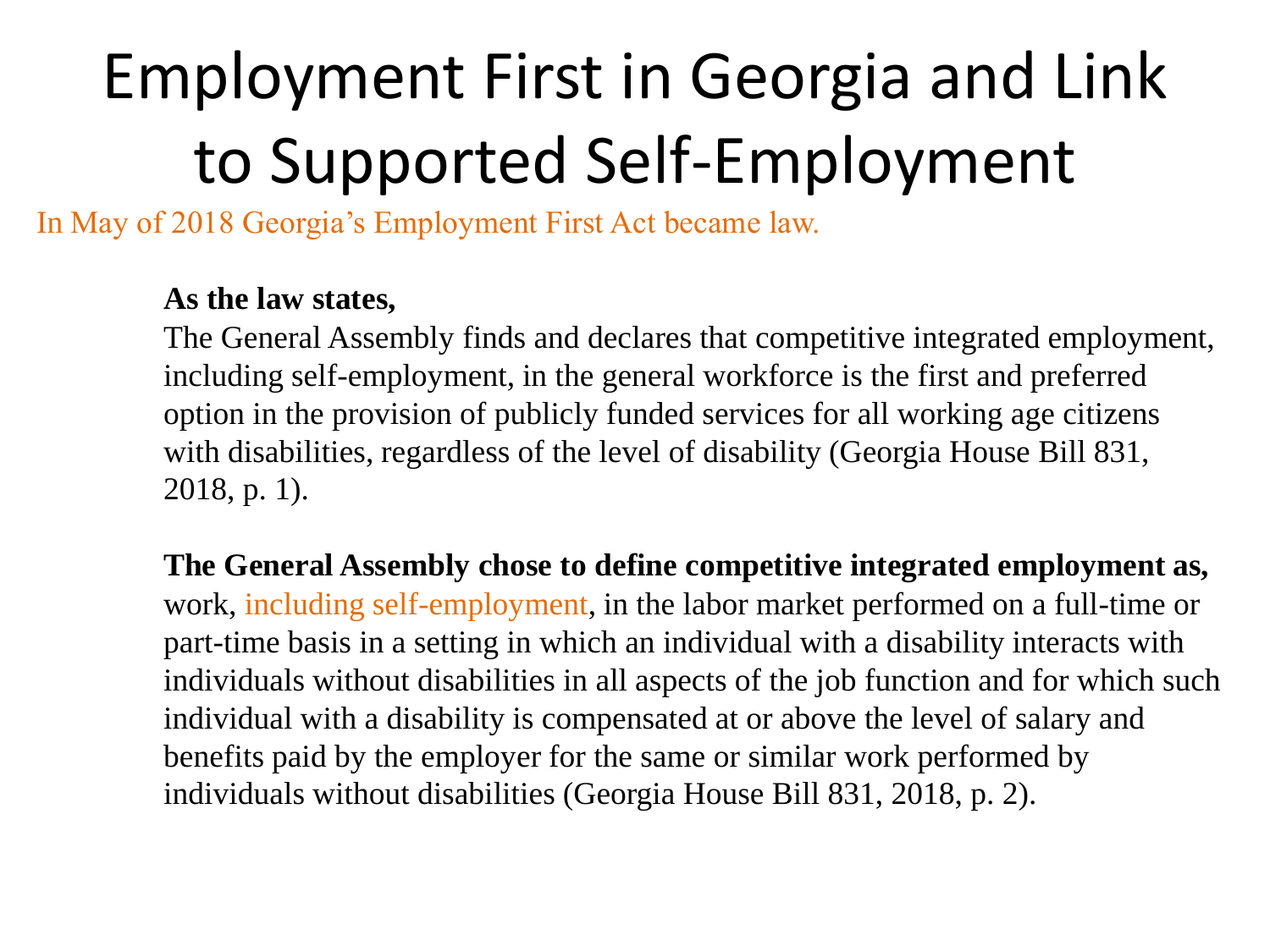## Recommendation #1

**Review the Florida Certified Business and Technical Assistance Consultants (CBTAC) project for application for Georgia. The EFSLMP team in Georgia has had three conversations over the last several months with Florida's Division of VR Services.**

[http://www.rehabworks.org/docs/vendors/Vendor\\_Qualifications\\_Manual.pdf,](http://www.rehabworks.org/docs/vendors/Vendor_Qualifications_Manual.pdf) July 2018: VR Policy 11.08062/latest version

**In addition, staff at Griffin-Hammis has been working with Texas VR to create an updated (in accordance with WIOA) self-employment curriculum which should be available for review in early 2019.**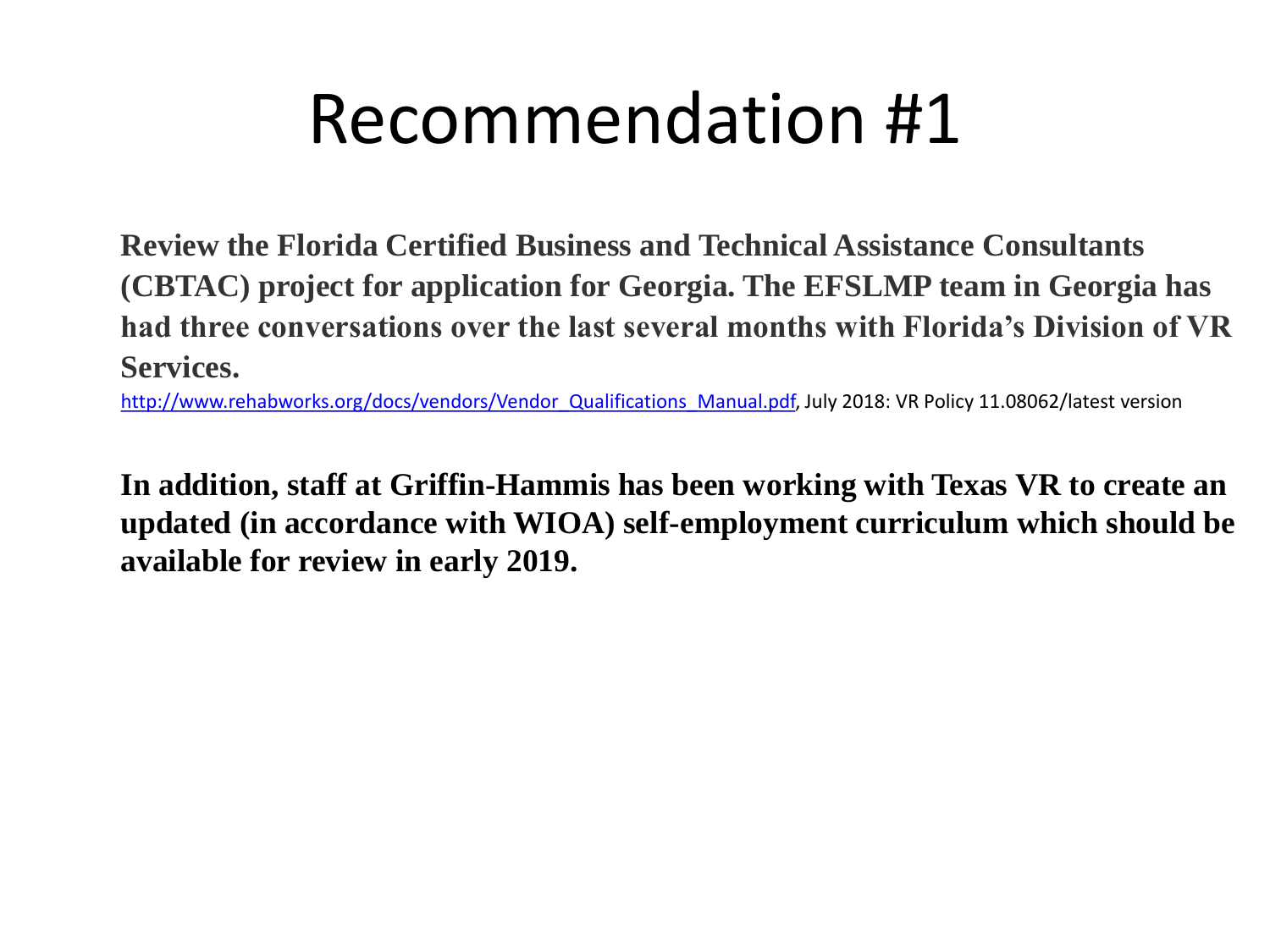## Recommendation #2

**Explore a collaborative effort with the Georgia Micro Enterprise Network for scalability throughout the state.** 

One of the GMEN programs at Kennesaw State University partnered in Georgia under ODEP's Customized Employment grants, which was actively involved with the local GVRA office and youth and adults with disabilities seeking self-employment support and customization. The Georgia Micro Enterprise Network (GMEN) is a non-profit association that is a catalyst for economic development in Georgia. Through its network of business development training and lending organizations, GMEN serves as a resource to support and fund viable micro-businesses in an effort to create new jobs and business opportunities at the local level.

**<https://www.georgiamicrobiz.org/Programs>**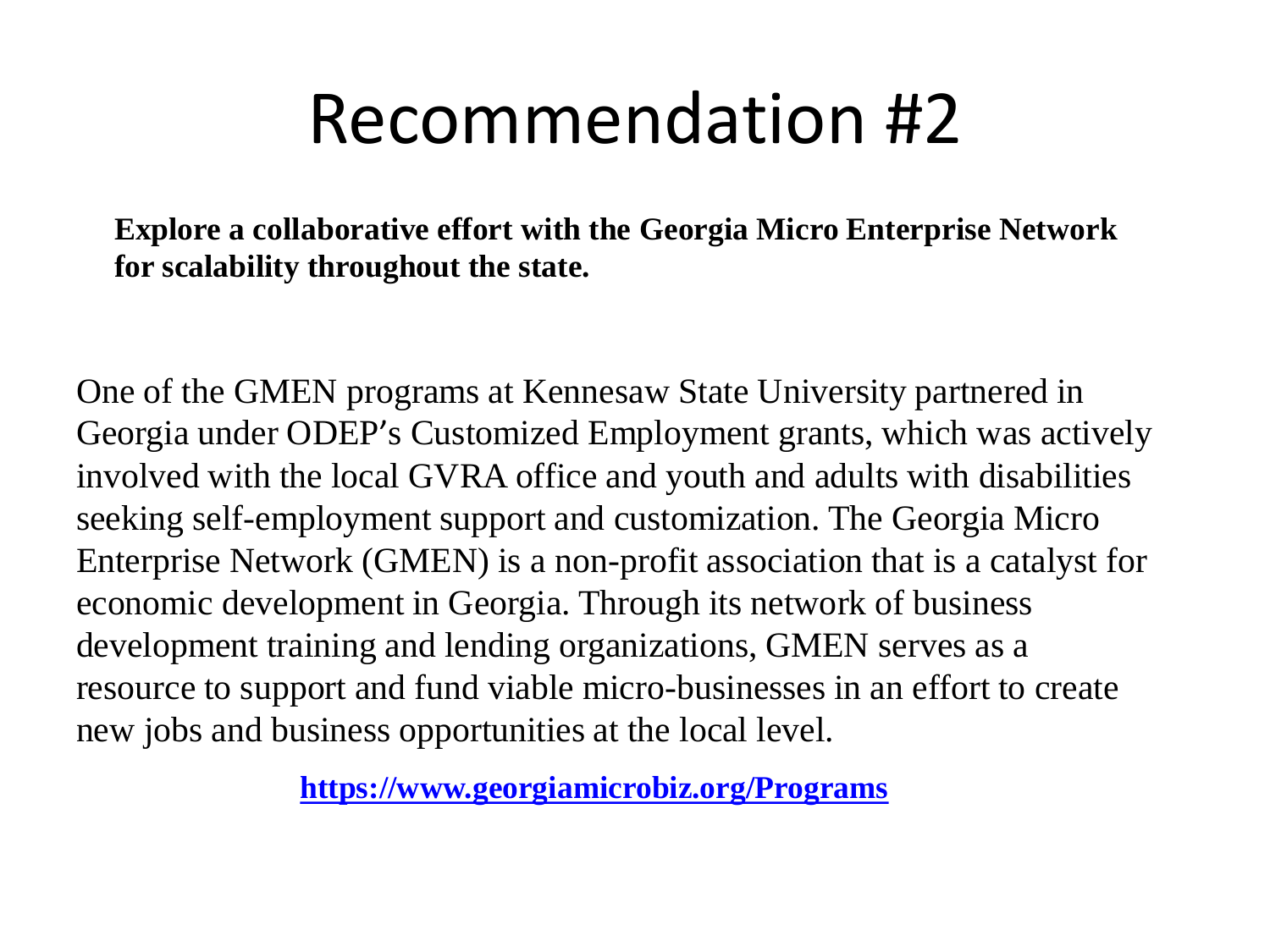#### Recommendation #3

**In collaboration with the University of Georgia, Institute on Human Development and Disability, along with GMEN, Griffin-Hammis, and GVRA, create a credential much like the Florida and Texas VR CBTAC** and offer the training and technical assistance to CRP staff and VR Counselors in each quadrant. By partnering with UGA, the credential can be delivered through continuing education efforts, and an official UGA certificate can be offered using pre and post-test, and on-going credential maintenance. This collaboration is considered best-practices as it is the type of state and local partnerships supported by the Workforce Innovation and Opportunity Act (WIOA). WIOA partnerships are intended to align workforce, education, and economic development systems to meet labor market needs. Partnerships involve two or more organizations, including community-based, faith-based, and social service agencies, working together to meet the mutual objectives of providing education and training for individuals entering employment or enlarging their employment possibilities